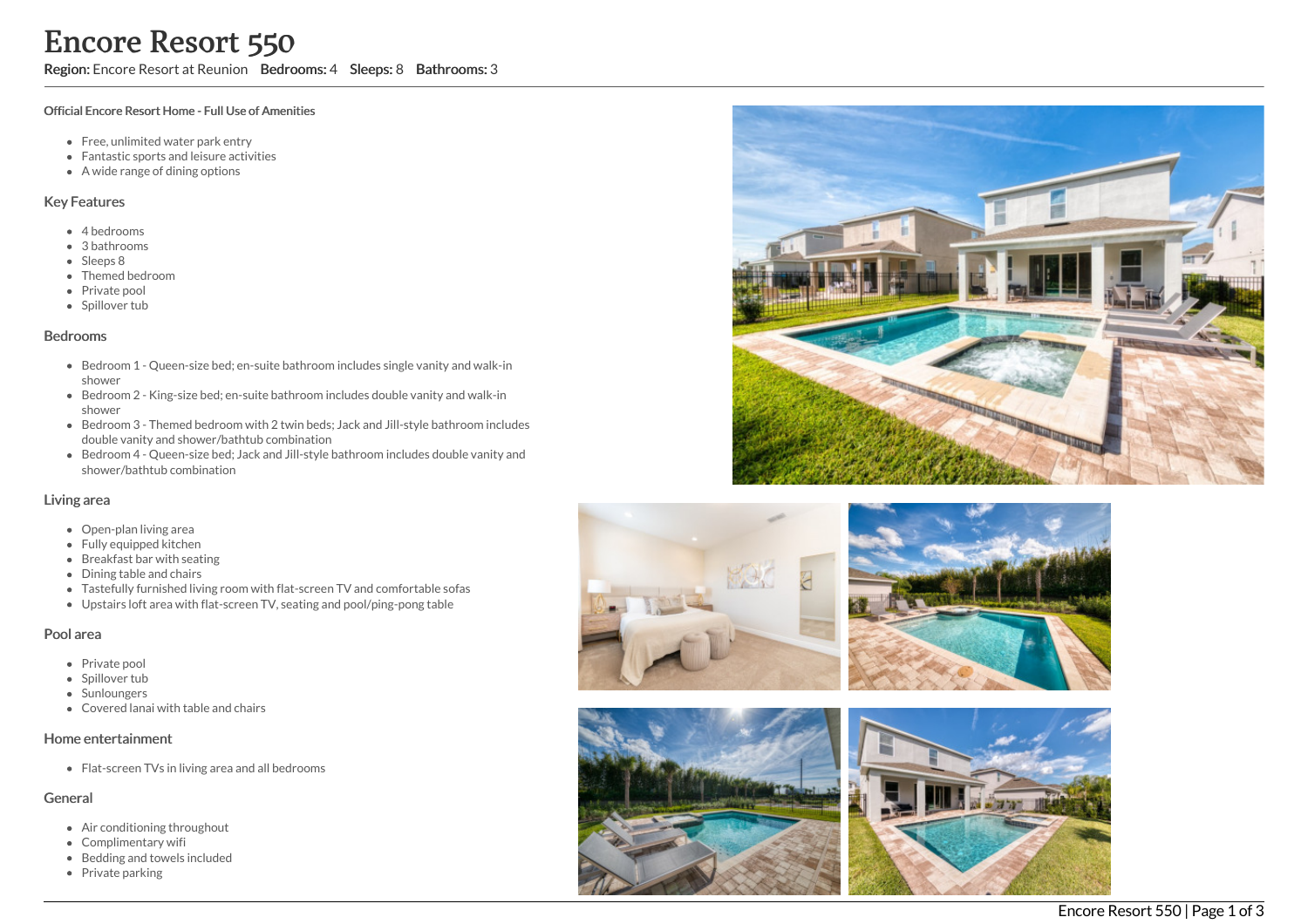## Laundry room

- Washer and dryer
- $\bullet$  Iron and ironing board

## Children's equipment available for hire

- $\bullet$  Crib
- Stroller
- High chair
- Pack and play

# Places of interest

- Golf courses 4 miles
- Supermarket 2 miles
- Shopping mall 4 miles
- Disney World 7 miles
- Seaworld 14 miles
- Universal Studios 20 miles
- Legoland 30 miles
- Airport 26 miles
- Beaches 75 miles